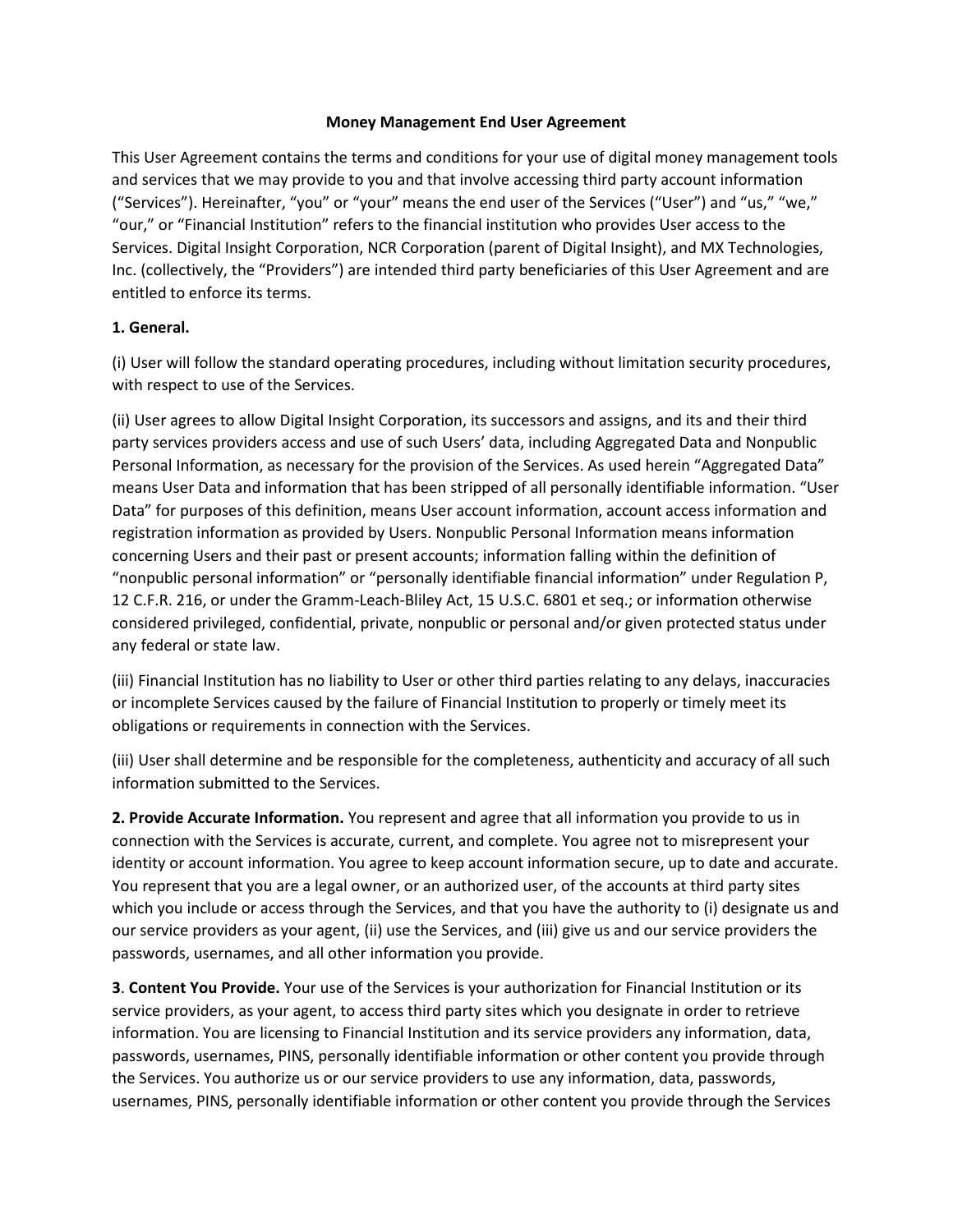or that we or our service providers retrieve on your behalf for purposes of providing the Services, to offer products and services, and for other permissible business purposes. Except as otherwise provided herein, we or our service provider may store, use, change, or display such information or create new content using such information. Digital Insight Confidential and Proprietary © 2017 Digital Insight Corporation 5

4. Power of Attorney. You grant Financial Institution and its service providers a limited power of attorney as provided below to access information at third party sites on your behalf. Third party sites shall be entitled to rely on the authorizations, agency, and the power of attorney granted by you or through your account. For all purposes hereof, you hereby grant Financial Institution and its service providers a limited power of attorney, and you hereby appoint them as your true and lawful attorney-infact and agent, with full power of substitution and re-substitution, in any and all capacities, to access third party sites to retrieve information, use such information, as described herein, with the full power and authority to do and perform each and every act and thing required and necessary to be done in connection with such activities, as fully to all intents and purposes as you might or could do in person. You understand and agree that the Services are sponsored or endorsed by any third party site. YOU  **ACKNOWLEDGE AND AGREE THAT WHEN FINANCIAL INSTITUTION OR ITS SERVICE PROVIDERS ACCESS AND RETRIEVE INFORMATION FROM THIRD PARTY SITES, THEY ARE ACTING AS YOUR AGENT, AND NOT AS THE AGENT OR ON BEHALF OF THE THIRD PARTY SITES.** 

5. Third Party Accounts. With respect to any third party sites we may enable you to access through the Services or with respect to any non-Financial Institution accounts you include in the Services, you agre to the following:

a. You are responsible for all fees charged by the third party in connection with any non- Financial Institution accounts and transactions. You agree to comply with the terms and conditions of those accounts and agree that this User Agreement does not amend any of terms and conditions. If you have a dispute or question about any transaction on a non-Financial Institution account, you agree to direct these to the account provider.

b. Any links to third party sites that we may provide are for your convenience only, and Financial Institution and its service providers do not sponsor or endorse those sites. Any third party services, which you may be able to access through the Services, are services of the listed institutions. We nor our service providers have responsibility for any transactions and inquiries you initiate at third party sites. The third party sites you select are solely responsible for their services to you. We nor our service providers are liable for any damages or costs of any type arising out of or in any way connected with your use of the services of those third parties.

6. Limitations of Services. When using the Services, you may incur technical or other difficulties. We nor our service providers are responsible for any technical or other difficulties or any resulting damages that you may incur. Any information displayed or provided as part of the Services is for informational purposes only, may not reflect your most recent transactions, and should not be relied on for transactional purposes. We and our service providers reserve the right to change, suspend or discontinue any or all of the Services at any time without prior notice.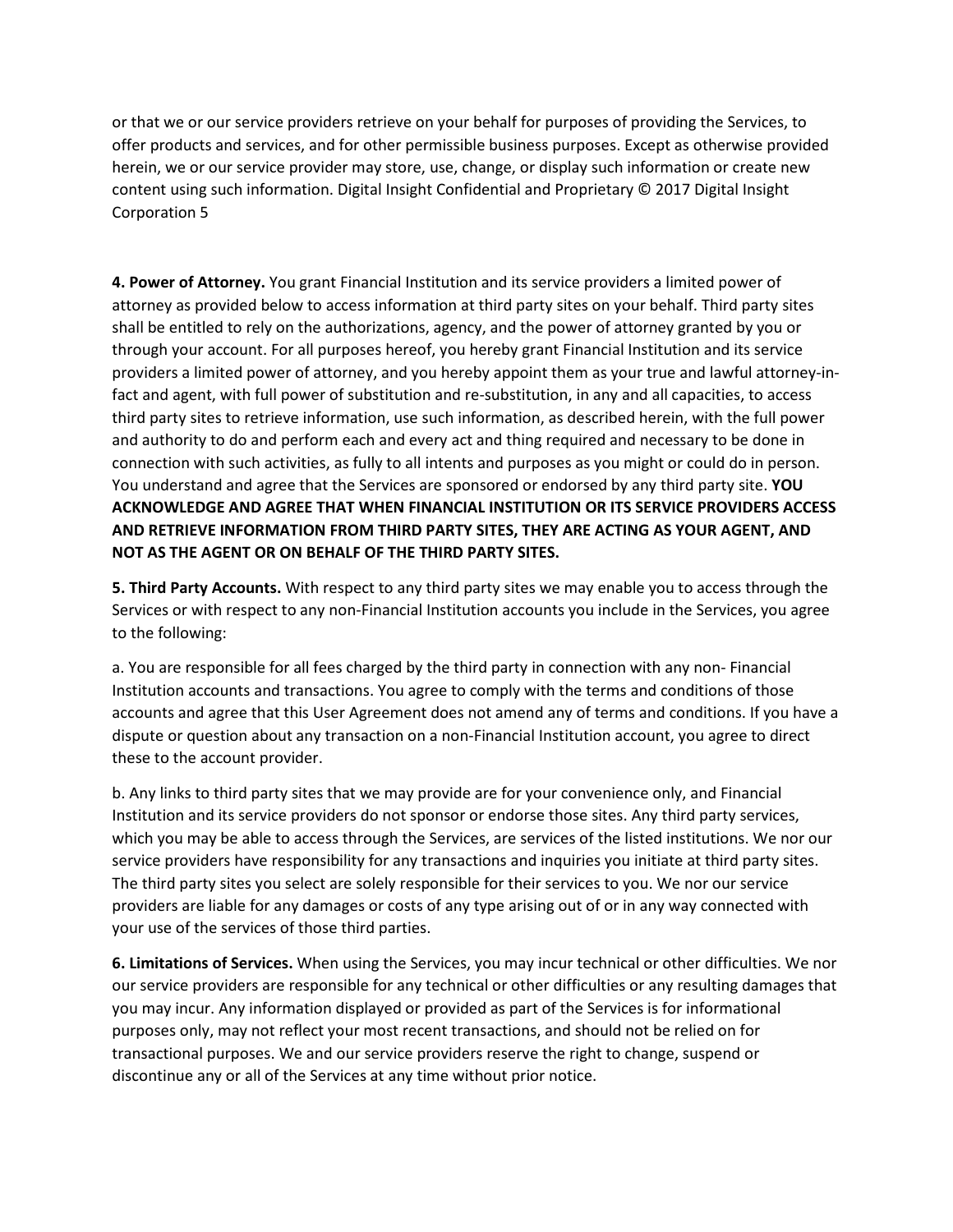7. Acceptance of User Agreement and Changes. Your use of the Services constitutes your acceptance of this User Agreement. This User Agreement is subject to change from time to time. We will notify you of any material change via e-mail or on our website by providing a link to the revised User Agreement. Your continued use will indicate your acceptance of the revised User Agreement. The licenses, user obligations, and authorizations described herein are ongoing.

8. Aggregated Data. Anonymous, aggregate information, comprising financial account balances, other financial account data, or other available data that is collected through your use of the Services, may be used by us and our service providers, including their affiliates, to conduct certain analytical research, performance tracking, marketing and marketing program activities, and benchmarking. Our service providers may publish summary or aggregate results relating to metrics comprised of research data, from time to time, and distribute or license such anonymous, aggregated research data for any purpose, including but not limited to, helping to improve products and services and assisting in troubleshooting and technical support. Your personally identifiable information will not be shared with or sold to third parties. Notwithstanding any other provision of this User Agreement, use of data collected through your use of the Services for marketing and marketing program activities may include targeted marketing, meaning that specific marketing activities may be directed to a group of users, where each user meets certain pre-defined categories or characteristics. For example, a targeting marketing activity may issue a display ad for a group of users, where each user is identified as having an open credit card account through a financial institution. Digital Insight Confidential and Proprietary © 2017 Digital Insight Corporation 6

9. Ownership. You agree that Financial Institution and its service providers, as applicable, retain all ownership and proprietary rights in the Services, associated content, technology, mobile applications and websites.

10. User Conduct. You agree not to use the Services or the content or information delivered through the Services in any way that would: (a) be fraudulent or involve the sale of counterfeit or stolen items, including but not limited to use of the Services to impersonate another person or entity; (b) violate any law, statute, ordinance or regulation (including without limitation those governing export control, consumer protection, unfair competition, anti-discrimination or false advertising); (c) create liability for Financial Institutions or its service provider or cause Financial Institution to lose the services of our service providers; (d) access the information and content programmatically by macro or other automated means; (e) use the Services in such a manner as to gain unauthorized entry or access to computer systems.

11. Indemnification. You agree to defend, indemnify and hold harmless Financial Institution, its third party services providers and their officers, directors, employees and agents from and against any and all third party claims, liabilities, damages, losses or expenses, including settlement amounts and reasonable attorneys' fees and costs, arising out of or in any way connected with your access to or use of the Services, your violation of these terms or your infringement, or infringement by any other user of your account, of any intellectual property or other right of anyone.

12. Disclaimer. The Services are not intended to provide legal, tax or financial advice. The Services, or certain portions and/or functionalities thereof, are provided as strictly educational in nature and are provided with the understanding that neither Financial Institutions nor its third party providers are engaged in rendering accounting, investment, tax, legal, or other professional services. If legal or other